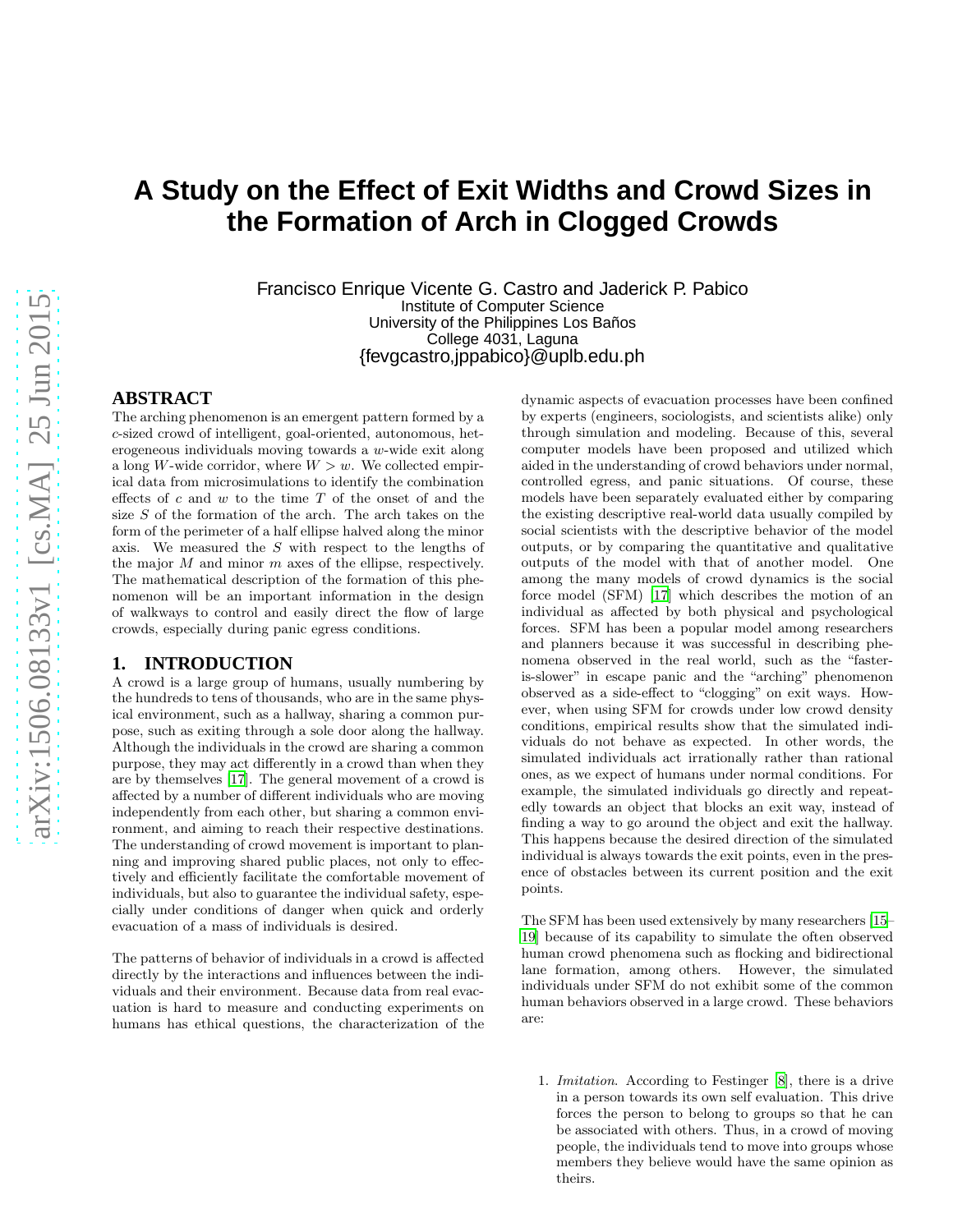2. Contagion. Using the imitation behavior, people will also tend to "adopt" the behavior of others in the same group. Thus, if a group member senses that there is a discrepancy in a group with respect to behavior, opinions or abilities, that same member will reduce the discrepancy by adopting the most common behavior, opinion, or ability [\[8\]](#page-7-3).

Because of these, researchers [\[10](#page-7-4)] recently proposed the social comparison theory (SCT) that algorithmically mimics the above-mentioned behaviors and was introduced as an alternative improvement to SFM. The key idea of SCT is that humans who lack the objective means to evaluate their current state, such as when in confusion, would compare themselves to others that they perceive are similar to themselves (i.e., both imitation and contagion behaviors).

In our previous work [\[5\]](#page-5-0), we used the SCT to design an artificial individual whose behavior resembles that of a human when walking (or traveling) within a crowd. We included in the same model a "field of desire" to allow the simulated individual to change its desired direction of movement voluntarily, based on its perception of the behavior and location of other individuals and obstacles along the hallway. The "field of desire" is a 100◦ field of vision facing the forward motion of the simulated individual, which the individual uses to obtain spatial information concerning its surroundings and to choose the desired forward direction towards the exit goal. Our crowd of simulated individuals were able to exhibit the arching, clogging, and bursty exit phenomena usually observed in real crowd situations. The arch exhibited at the edge of the clogged crowd resembles that of a half ellipse, with the major axis parallel with the direction of the crowd flow, while the minor axis is coincident with the axis of the exit width.

We present in this paper the result of the study we conducted to understand the interactive effects of crowd size  $c$  and exit width  $w$  in the formation of arch in a clogged crowd moving towards one exit door along and in the middle of a hallway. We will show by empirical means that the onset of arching has a negative correlation with the increasing  $w$ , while its slope tends to grow steeper as the  $c$  is increased. We will also show that the profile of the arch resembles a half ellipse whose major axis runs along the length of the hallway, while its minor axis is parallel to the width of the exit door. The major axis grows smaller as the exit width is increased, but grows bigger with the increase of the crowd size. The minor axis, on the other hand, grows bigger either as the crowd size is increased, or as the exit width is increased (of course limited only by the width of the hallway).

# **2. REVIEW OF LITERATURE**

The approaches used by researchers for crowd simulation maybe classified into two categories namely, macroscopic and microscopic. The macroscopic models are models that describe the dynamics of observable quantities of a crowd motion, such as density and velocity. Examples of such models are the ones used by Hughes [\[21](#page-7-5)], Huang et al. [\[20\]](#page-7-6), and Treuille et al. [\[35](#page-8-0)] wherein they captured the density and velocity of the crowd using partial differential equations, the usual mathematical descriptions of the dynamics of fluid.

Similar to what Ngoho and Pabico [\[29\]](#page-8-1) did in the past, Musse et al. [\[28](#page-8-2)] proposed a model based on the trajectories of motion captured automatically from video sequences. While Ngoho and Pabico [\[29\]](#page-8-1) captured the real-time trajectory of the velocity field (see for example Figure [1\)](#page-2-0), Musse et al. [\[28\]](#page-8-2) used an offline method to cluster similar trajectories to extrapolate the velocity field.

Borrowing some ideas in gas-kinematic models, Helbing and Molnar [\[16](#page-7-7)] introduced the SFM to simulate pedestrian flows, wherein a self-driven particle interacts through social rules and regulations, moves in its desired speed and direction, and attempts not to collide with obstacles, other particles, and surrounding barriers. Thus, in order to reach its destination faster, pedestrians take detours even if the taken route is crowded [\[18\]](#page-7-8). However, the choice of detour is dependent on the recent memory of what the traffic was like the last time they took the route, the figure of which was found by Ganem [\[11](#page-7-9)] to be polygonal in nature. In agreement with the SFM, Weidmann [\[38\]](#page-8-3) observed that, as long as it is not necessary to go faster, such as going down a ramp, a pedestrian prefers to walk with his or her desired speed, which corresponds to the most comfortable walking speed. However, Weidmann [\[38\]](#page-8-3) further observed that pedestrians keep a certain distance from other pedestrians and borders. The distance between the pedestrians decreases as the density of the crowd increases. The pedestrians themselves cause delays and obstructions. Arns [\[2\]](#page-5-1) observed that the motion of the crowd is similar to the motion of gases and fluid, while [\[18](#page-7-8)] suggested that it is similar to granular flow as well.

Helbing et al. [\[18\]](#page-7-8), in his extension of the SFM, showed that many aspects of traffic flow can be reflected by selfdriven many-particle systems. In this system, he identified the various factors that govern the dynamics of the particles such as the specification of the desired velocities and directions of motion, the geometry of the boundary profiles, the heterogeneity among the particles, and the degree of fluctuations. One such observable pattern is the formation of lanes of uniform walking direction, formed because of the self-organization of the pedestrians [\[15\]](#page-7-1). Aside from the self-organizing behavior of the crowd, obstacles were also observed to both positively and negatively contribute to the flow of the traffic. During escape panic of large crowds, several behavioral phenomena were observed [\[17](#page-7-0)]: build up of pressure, clogging effects at bottlenecks, jamming at room widening areas, faster-is-slower effect, inefficient use of alternative exits, initiation of panics by counter flows, and impatience. It was observed that the main contributing behaviors in these situations is a mixture of individual and grouping behavior.

While macroscopic models describe the dynamics of the collective crowd, microscopic models describe the speed and position of each crowd member in a given time. Historically, Reynolds [\[31\]](#page-8-4) is known to have pioneered the simulation of crowd in this manner. In his work, he simulated a flock of birds where each simulated bird is implemented as an independent individual that navigates according to its local perception of the dynamic environment. In a similar study in the years that follow, Tu and Terzopoulos [\[36\]](#page-8-5) simulated schools of artificial fishes using perception to drive each fish's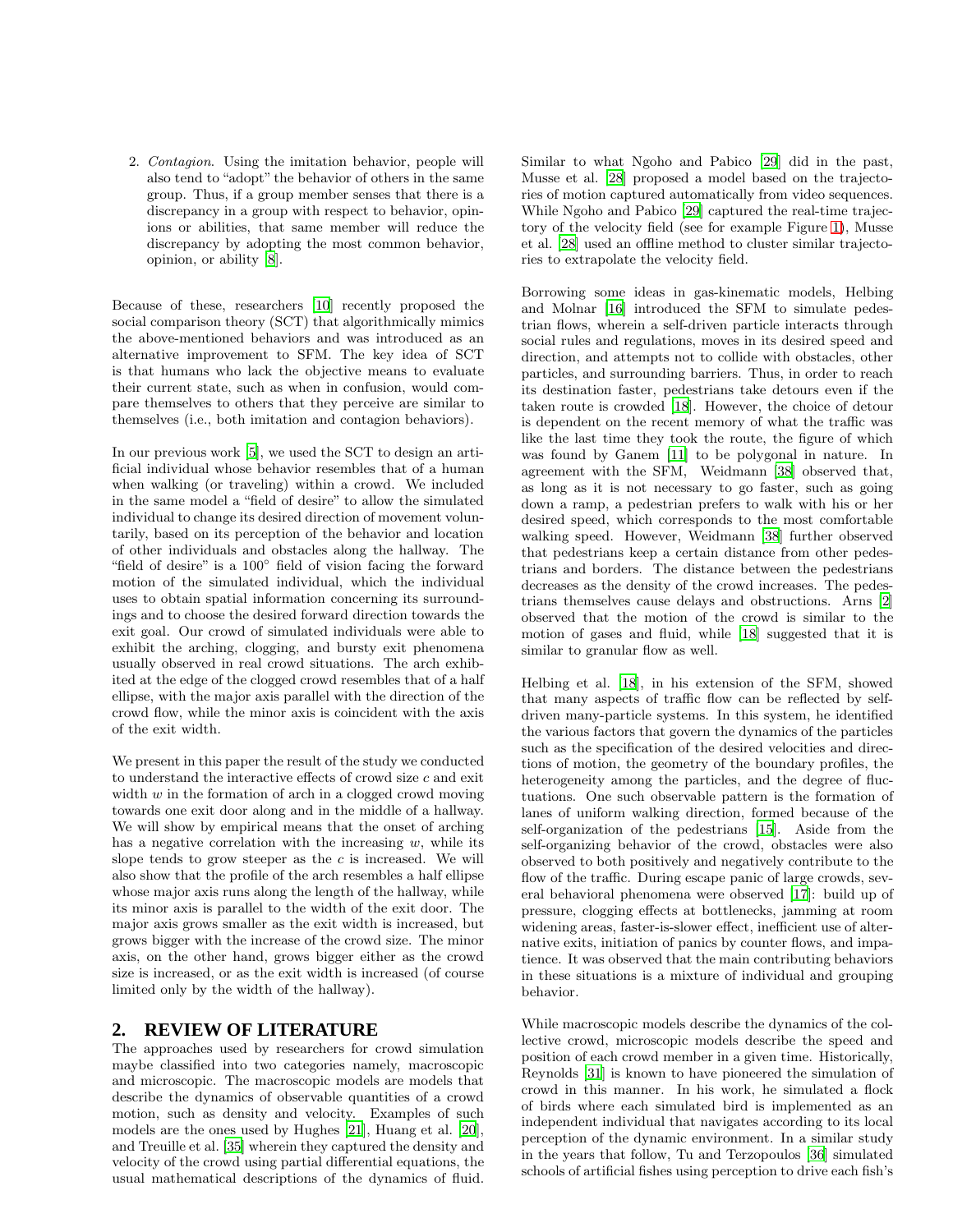

Figure 1: An example output frame of the system developed by Ngoho and Pabico [\[29\]](#page-8-1). The upper left part contains the input image of student pedestrians with trackers (bounding boxes). The upper right part contains the trajectory of the pedestrians. The lower part contains the distance vs. time graph of the trajectory. This figure is in color in the electronic copy of this paper printed with permission from Ngoho and Pabico [\[29](#page-8-1)] and the Philippine Society of Information Technology Educators Foundation, Inc. (PSITE).

<span id="page-2-0"></span>locomotion while being constrained by underwater physics. The then novel programming of the fish's motion and environment resulted into observed real-world school of fishes' behaviors.

Because of the success of microsimulation in exhibiting observed behaviors in animals, researchers in various fields of science (e.g., transportation science, computer gaming, artificial intelligence, and industrial robotics) adopted the programming method to simulate the motion and environment of human pedestrians in a crowd. The main purpose is to aid them in understanding some emergent crowd behaviors so that they can design better and safer walkways, or build realistic gaming elements, environments, and scenarios. During the advancement of the method itself, several enhancements to the model, as well as alternatives, have been suggested. For instance, Kapadia et al. [\[22\]](#page-7-10) proposed the use of what they called an "egocentric affordance field" to obtain the speed and the direction of each simulated pedestrian. On the other hand, Varas et al. [\[37\]](#page-8-6) and Perez et al. [\[30](#page-8-7)] introduced cellular automata (CA) models to direct the motion of the simulated crowd member. Both works located their crowd members at cells of a grid wherein their respective coordinates are updated at discrete time intervals. The implementation of the CA model was so simple that Teknomo [\[33\]](#page-8-8) implemented both the CA simulation and visualization using only a desktop electronic spreadsheet program. The simplicity of CA prompted other researchers [\[14](#page-7-11), [26,](#page-8-9) [32](#page-8-10)] to further improve it using the probabilistic and statistical functions used in lattice-gas models to direct the motion of the simulated member in a cell. The lattice-gas model is known to be a special case of CA.

Although the above models were already successful in simulating observed phenomena in crowds, the behavior of the crowd member as an individual has not been fully integrated into these models. Because of this, Lerner et al. [\[24](#page-7-12)] proposed an approach for fitting human behaviors, such as talking on the phone, combing hair, and moving the head, into the simulated individual. In an attempt to simulate the collective behavior of humans in groups, Musse and Thalmann [\[27](#page-8-11)] used a hierarchical crowd organization with autonomous groups to simulate the grouping or flocking behavior in pedestrians. To be able to model and generate low-level behaviors for the simulated individuals, Goldenstein et al. [\[12\]](#page-7-13) presented non-linear dynamic systems to model the interaction of the simulated individuals to its environment. Such low-level behaviors are real-time target tracking and obstacle avoidance in a highly dynamic environment. Later, the authors [\[13](#page-7-14)] used a hybrid low-level system integrating the non-linear dynamical systems with kinetic data structures to simulate a complex crowd environment that includes three-dimensional steering, crowding, and flocking within moving and non-moving obstacles.

Recently, established works in the field of social psychology have been successfully incorporated into microsimulation models of the crowd, resulting into a much more realistic simulated collective behavior. Example of works go as far as 1895 such as that of Le Bon [\[23](#page-7-15)], and the newer ones such as that of Allport [\[1](#page-5-2)], Blumer [\[4](#page-5-3)], and Berk [\[3\]](#page-5-4). In these works, the authors discussed that people in crowds act similarly to one another, usually in a coordinated fashion that when viewed from a distance, it would appear that they are being choreographed by a single entity. However, in reality, the coordinated motion is achieved with little or no verbal communication at all. This somewhat homogeneous motion by the crowd is explained by Le Bon [\[23](#page-7-15)] as being directed by two processes, *imitation* and *contagion* that we discussed earlier in Section [1.](#page-0-0) The coordinated motion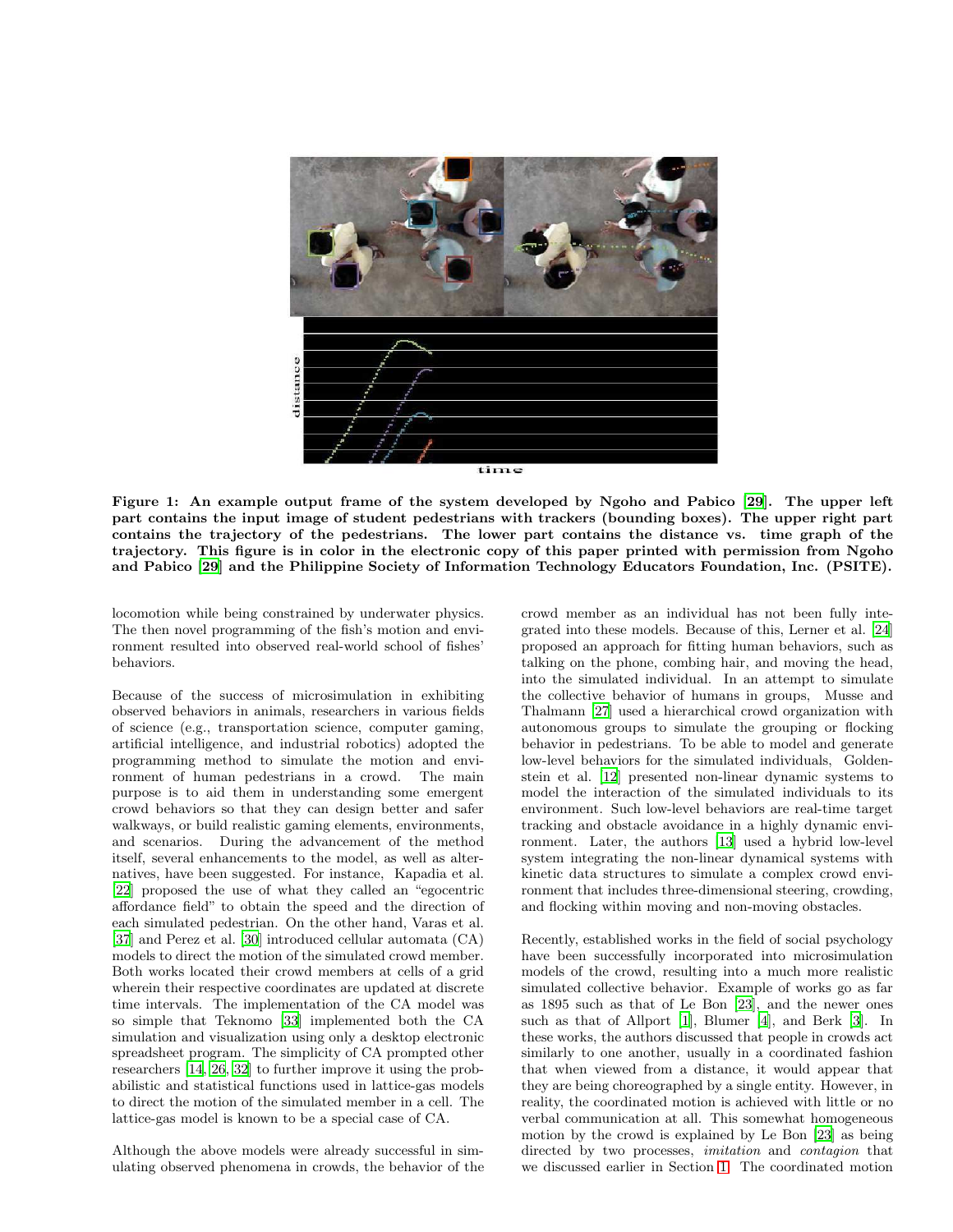occurs in a "circular reaction" process, a type of interstimulation between two individuals  $a$  and  $b$  where the response of  $b$  to the stimuli from  $a$  reproduces a stimulation that is reflected back to a. The reflected stimulation reinforces a's stimuli in return, thus resulting into a circular reaction process [\[4](#page-5-3)]. Following the adage that "similar people act in similar ways," Allport [\[1\]](#page-5-2) explained that the somewhat homogeneous motion of the crowd is the product of likeminded individuals. The likemindedness of the individuals in the crowd has been given a game-theoretic perspective by Berk [\[3](#page-5-4)]. Here, he said that the coordinated behavior of the crowd is consistent with that of an individual applying a minimax strategy. Given an action A being performed by the greatest number of individuals in a crowd, an individual  $c$  will see  $A$  as the action with least cost, and thus will perform it also. The individual that selects the action of the majority has to pay the least cost compared to that which follows the minority.

One of the most recent models that incorporates works in social psychology, including that of cognitive sciences, is that of Fridman and Kaminka [\[10](#page-7-4)] where they used the ideas of SCT by Festinger [\[8](#page-7-3)]. In their work, they proposed an algorithmic framework for SCT which resulted into simulated crowd behavior that is more in tune with observed real-world crowd behavior compared to those techniques that do not incorporate the cognitive models. Because of this, we have decided to start with the SCT, but hybridized it with our own algorithm for mapping the perceived trajectory of an individual's goal, limited by the individual's field of vision (i.e., our "field of desire") [\[5](#page-5-0)]. Our hybrid model was able to exhibit important crowd behaviors: arching, clogging, and bursty exit rates. We have also observed a new phenomenon we called double arching, which we will discuss in detail in another paper and forum. In this paper, we will explore the interactive roles of  $c$  and  $w$  to the formation of the arch using the hybridized microsimulation approach in the hope of exploiting the outcomes for designing better and safer walkways under various crowd egress situations.

# **3. METHODOLOGY**

### **3.1 Programming the Individual**

In our approach, each simulated individual was programmed with the following general behaviors which were described originally by Wooldridge and Jennings [\[39](#page-8-12)], and then later on extended and explained further by Epstein [\[7](#page-7-16)], Franklin and Graesser [\[9\]](#page-7-17), Torrens [\[34](#page-8-13)] and Macal and North [\[25](#page-8-14)]:

- 1. Autonomy: The individuals are autonomous units, and thus are not directed by any centralized control. They are capable of processing information and exchanging this information with other individuals in order to make independent decisions. They may freely interact with others in a few given situations, and this freedom does not affect their being autonomous. With this, we say that the individuals are active rather than purely passive (see discussion of "active" below).
- 2. Heterogeneity: We believe that individuals should be heterogeneous to allow the microsimulation to develop autonomous individuals.
- 3. Active: Being active means that the individuals influence a simulation independently. The following active features can be identified:
	- (a) Pro-active or goal-directed
	- (b) Reactive or perceptive
	- (c) Bounded rationality
	- (d) Interactive and communicative

Aside from the abovementioned general behaviors, we infuse the SCT by following the algorithmic approach of Fridman and Kaminka [\[10\]](#page-7-4), which we describe here for clarity. The SCT follows a subset of axioms as follows:

- 1. When individuals can not objectively decide what to do next, they compare their current state with that of others. Each individual  $P_i$  is characterized by a tuple with k attributes  $\mathcal{P} = \langle a_1^{\mathcal{P}}, a_2^{\mathcal{P}}, \ldots, a_k^{\mathcal{P}} \rangle$ , where each attribute  $a_j^i$  of individual  $\mathcal{P}_i$ ,  $\forall 1 \leq j \leq k$ , corresponds to a point in a  $k$ -dimensional space. Each dimension corresponds to an attribute such as the coordinates of  $P_i$  in two-dimensional space, heading, height, gender, etc.
- 2. Individuals compare their state to individuals that are similar to them. We defined a similarity function  $\text{Sim}(\mathcal{P}_i, \mathcal{P}_j)$  which measures the similarity between the ith and jth individuals  $(i \neq j)$ . The similarity function is given in Equation [1.](#page-3-0) For an individual  $P_i$ , we selected the individual with the highest similarity.
- 3. If there are differences in their state with the object of comparison, the individuals take steps to reduce the differences. If the similarity of the selected individual is below a given value, then  $\mathcal{P}_i$  is triggered to do something to reduce the difference.

We measured the similarity between  $\mathcal{P}_x$  and  $\mathcal{P}_y$  independently along each dimension, such that the similarity in dimension  $a_i$  is a function  $S_{a_i}(a_i^x, a_i^y) : a_i \times a_i \rightarrow [0, 1].$ A value of 1 indicates full similarity, while a 0 means dissimilarity. For example, one attribute of  $\mathcal{P}_x$  is its distance from  $\mathcal{P}_{y}$ , thus a value of 1 means they are positioned in the same location, while a 0 means they are far apart.

<span id="page-3-0"></span>
$$
\mathbf{Sim}(\mathcal{P}_x, \mathcal{P}_y) = \sum_{j=1}^k S_{a_j}(a_j^x, a_j^y) \times w_j \tag{1}
$$

Because our simulated individuals exhibit these behaviors, our simulation approach is more akin to modeling humans and objects in very realistic ways than other modeling approaches, such as those that aggregate mathematical equations to explain the dynamics of pedestrian movement (i.e., macrosimulations). Thus, our simulation can be used with higher confidence to perform what-if scenarios to aid, for example, university administrators and decision makers with regards to management policies, as well as infrastructure development plans, for safer learning environments for the students and constituents (see for example Figure [2\)](#page-4-0).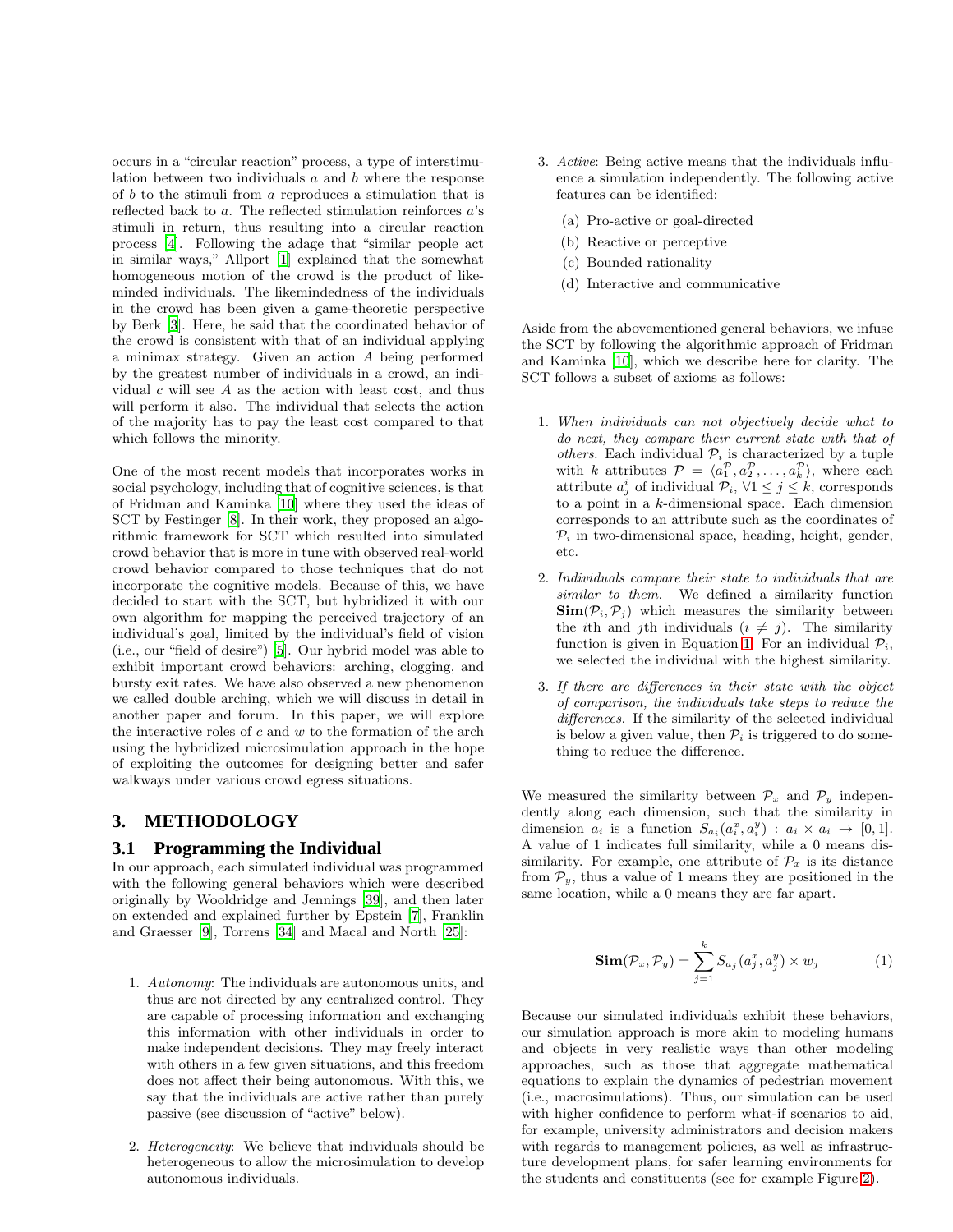

<span id="page-4-0"></span>Figure 2: Snapshots of example what-if scenario simulations on the effect of exit door configurations to student egress (students are shown as black circles with pointers to visualize heading) in a very large lecture hall: (a) Current exit door configuration which opens outward but hinders student flow; (b) Effect of moving the door hinge such that the exit door opens behind the student flow; and (c) Effect of increasing the effective width of the exit door by 50% and replacing the swinging door by a sliding door. This figure is in color in the electronic copy of this paper printed with permission from Castro and Pabico [\[6\]](#page-7-18) and the Philippine Society of Information Technology Educators Foundation, Inc. (PSITE).

### **3.2 The Goal of the Individual**

In a two-dimensional flat world, let G be the goal of  $\mathcal{P}_i$  ( $\forall i$ ) with set coordinates  $\{(x_1,y_1),(x_2,y_2),\ldots,(x_n,y_n)\}\$  representing a line segment. This set is usually the location of a fixed-width exit door. Since all  $P$  aim to reach any one of the exit coordinates, a given  $\mathcal{P}_i$  will face towards the direction of the nearest exit coordinates from its current coordinates. The  $P_i$  will scan its field of vision for the closest free space and move towards that space with its gaiting speed, which is currently set at one pace per simulation time step. In the future, we wish to vary this gaiting speed depending on the height of  $\mathcal{P}_i$ . A free space is a location in the flat world that is not a wall, a  $\mathcal{P}_j$  where  $j \neq i$ , or any other object. If other individuals are blocking  $P_i$ 's space within its field of vision,  $\mathcal{P}_i$  stops at its current coordinates. It is possible that the individual might move away from the target exit coordinate if the chosen free space was at the edge of its field of vision. When that happens, the individual will still move to the free space, but after moving, it will redirect its heading towards the possibly new nearest exit coordinates. When the distance of the individual to the nearest exit coordinates is  $\lt 1$ , it considers itself as already exited and will move to the edge of the simulation world. Until this distance has not been achieved, the individual will just repeat its decision making process as described above.

# **3.3 Interactive Effects of Crowd Size and Exit Width on Arching Profile**

We conducted experiments along a fixed-width hallway to determine the interactive effects of  $c$  and  $w$  to the time  $T$ of the onset of formation of the arch, as well as the dimension of the arch's profile at  $T$ . The arch profile is a half ellipse, halved across the major axis, and is measured with respect to the length of the minor and major axes. We experimented on five levels of c (200, 300, 350, 400, and 450 individuals) and seven levels of  $w(1, 3, 5, 7, 9, 11,$ and 13), resulting into 35  $c-w$  combinations. We replicated each combination three (3) times to take into consideration random variabilities brought about by external factors that can not be modeled, such as the implementation of the random number generator of our host operating system and other systemic variabilities such as the occurrences of hardware interrupts during simulation that might have affected our measurements. The exit width is defined as the number of individuals in a straight line that can concurrently and comfortably yet tightly fit along the axis of the exit width. Similarly, the fixed-width hallway, set at 19, is also defined as the number of individuals along a straight line that can comfortably yet tightly fit in a straight line parallel to the corridor width.

# **4. RESULTS AND DISCUSSION**

Figure [3](#page-5-5) shows an example profile of a crowd that exhibits arching near the exit door. We see here that the arch resembles a half ellipse with the ellipse's major axis running along the direction of the crowd flow and perpendicular to the exit width, while the minor axis is parallel to the exit width. This result is a confirmation of the results of Epstein [\[7\]](#page-7-16), Franklin and Graesser [\[9\]](#page-7-17) and Helbing et al. [\[18](#page-7-8)].

### **4.1 Arching Time**

Figure [4](#page-6-0) shows the response of the onset of arching time T to the combination effect of varying  $c$  and  $w$ . We can see here that across different  $c$ , there is a recurrent pattern that the  $T$  decreases as the  $w$  is increased, but the amount of decrease is not the same between any c. To better quantify this observed decrease in  $T$  at increasing  $w$ , we conducted a regression analysis between  $T$  and  $w$  for each value of c. Equations [2](#page-5-6) through [6](#page-5-6) show these regressions, respectively for  $c = \{450, 400, 350, 300, 200\}$ . All coefficients are significantly different from zero at a confidence level of  $\alpha =$ 0.01, while all  $R^2$  values are significantly different from zero at  $\alpha = 0.05$ . This means that even though Equations [5](#page-5-6) and [6](#page-5-6) have low  $R^2$  values, these values are non zero. Looking at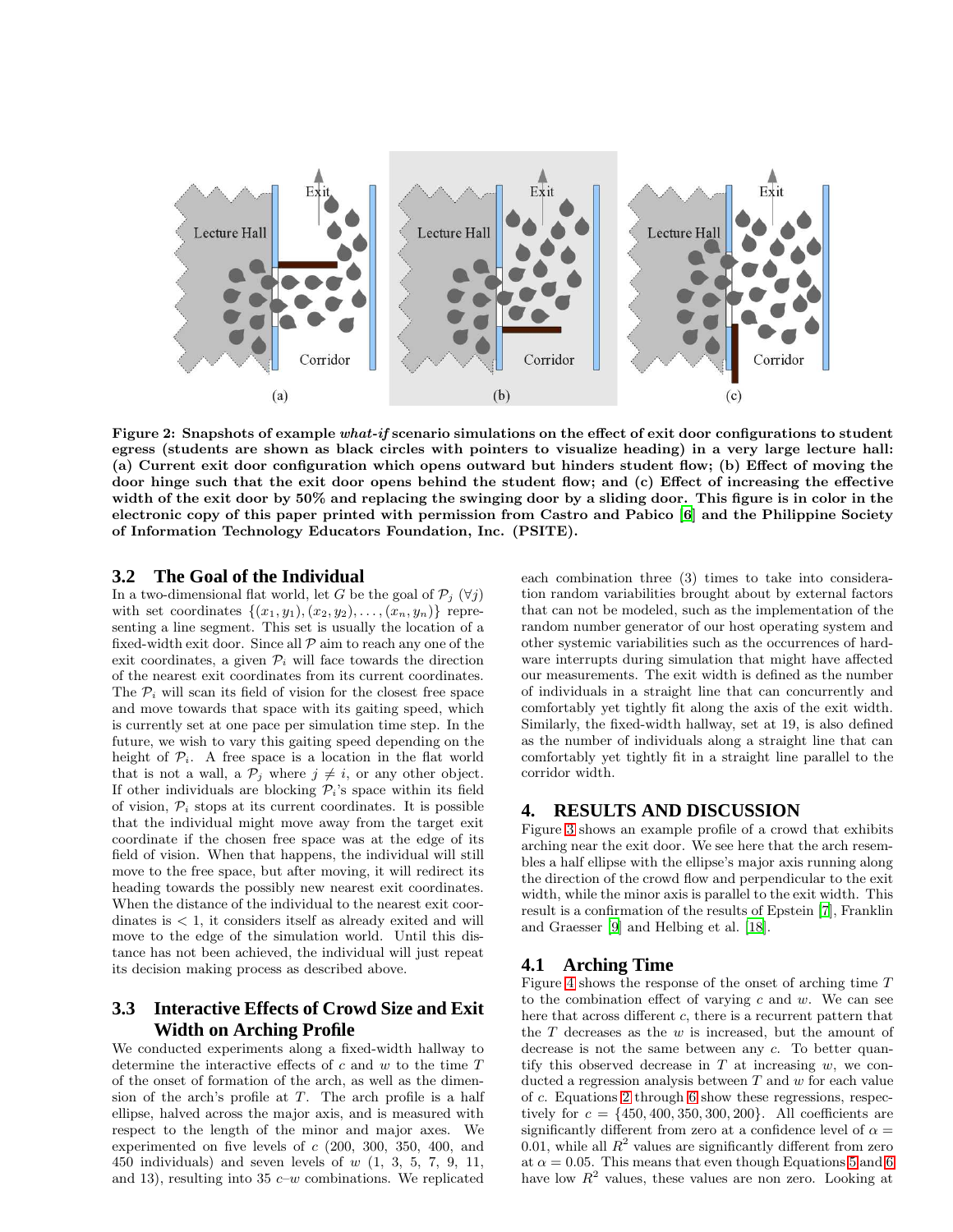

<span id="page-5-5"></span>Figure 3: Profile of the crowd before the exit door as it forms an arch. This is a snapshot of the microsimulation when the  $c = 400$  at  $w = 7$ . Notice that the major axis runs along the axis of the corridor, while the minor axis is parallel with the axis of the exit door.

the respective slopes of the regression, we see here that as the  $c$  is decreased, the slope gets to zero. This means that at lower c values, the onset of the formation of the arch is becoming independent of the  $w$ . The  $w$  has a significant effect on T at higher c. Generally, however,  $T \propto \frac{1}{c \cdot w}$ .

<span id="page-5-6"></span>
$$
T_{450} = -1.80w + 44.72, R^2 = 0.97 \tag{2}
$$

$$
T_{400} = -2.04w + 48.25, R^2 = 0.92 \tag{3}
$$

$$
T_{350} = -0.54w + 37.89, R^2 = 0.95 \tag{4}
$$

$$
T_{300} = -0.32w + 35.49, R^2 = 0.66
$$
 (5)

$$
T_{200} = -0.18w + 34.39, R^2 = 0.34
$$
 (6)

# **4.2 Arch Profile**

Figure [5](#page-6-1) shows the response of the lengths of the major and minor axes at varying values of  $c$  and  $w$ . Except for  $c$  at 450 and 400 individuals, the length of the major axis decreases as the  $c$  is decreased, and as the  $w$  is increased, while the length of the minor axis decreases as the c is decreased, and increases as the w is increased. Mathematically,  $M \propto \frac{c}{w}$ , while  $m \propto c \cdot w$ .

We observed here from the figure that when the  $w = 9$ , the  $c = 400$  plateaued at  $m = 19$ , while with M, the slope becomes positive. Similar behavior was observed for  $c = 450$ but the plateauing and the sudden change of direction of the slope for m happened at  $w = 7$ . At these c values, the individuals have already reached the edge of the corridor that  $m$  cannot expand anymore. Since  $m$  is constrained to 19, the arch must accommodate more individuals, thus translating into the increase in  $M$ . However, had the hallway width been way more than 19, the same pattern would have been observed for all c. We confirmed this assertion when we rerun the simulation for  $c = \{400, 450\}$  and  $w = \{9, 11, 13\}$ at the same number of replicates. When we plotted the mean of each  $c \times w$  combination across replicates, they fall reasonably well within the regression line that we obtained earlier, of course within some acceptable variance (i.e., the respective means'  $\pm 1 \times$  standard deviations intersect with the regression line, see Figure [6\)](#page-7-19).

### **5. SUMMARY AND CONCLUSION**

In this paper, we present the behavior for a simulated individual used in microsimulation of pedestrian crowd. The behavior is based on the SCT and "field of desire" hybrid technique in our attempt to provide cognitive behaviors to the simulated individual so that the crowd can exhibit crowd patterns that are observed in real-life, such as that of arching. With this programming, we experimented on the combination effect of  $c$  and  $w$  on  $T$ , and the arch profile described by  $M$  and  $m$ . Here, we found out that the  $T \propto \frac{1}{c \times w}$ , the  $M \propto \frac{c}{w}$ , and the  $m \propto c \times w$ . These results suggest that, intuitively, the w should be wide enough at higher  $c$  so that  $T$  will happen at the least possible time, and at the same time  $M$  will be shorter, and  $m$  will be longer (but still  $M > m$ ). We believe, though, that when we find the values for c and w where  $M = m$ , then this is the combination when  $T$  will be the fastest. Thus, we will investigate this hypothesis in the future.

### **6. ACKNOWLEDGMENT**

This research effort is under the research program Multiagent Simulation of Student Egress from the ICS Mega Lecture Hall Under Normal, Controlled Emergency, and Panic Situations funded by the Institute of Computer Science, University of the Philippines Los Baños.

#### **References**

- <span id="page-5-2"></span>[1] Floyd Henry Allport. Social Psychology. Houghton Mifflin, Boston, 1924.
- <span id="page-5-1"></span>[2] Thomas Arns. Video films of pedestrian crowds, 1993.
- <span id="page-5-4"></span>[3] Richard A. Berk. A gaming approach to crowd behavior. American Sociological Reviews, 39:355–373, 1974.
- <span id="page-5-3"></span>[4] Herbert G. Blumer. Collective behavior. In A.M. Lee, editor, Principles of Sociology, pages 67–121. 1939.
- <span id="page-5-0"></span>[5] Francisco Enrique Vicente G. Castro and Jaderick P. Pabico. Microsimulations of arching, clogging, and bursty exit phenomena in crowd dynamics. In Allan L. Sioson, editor, Proceedings of the 10th National Conference on Information Technology Education (NCITE 2012). Philippine Society of IT Educators Foundation, Inc., 2012.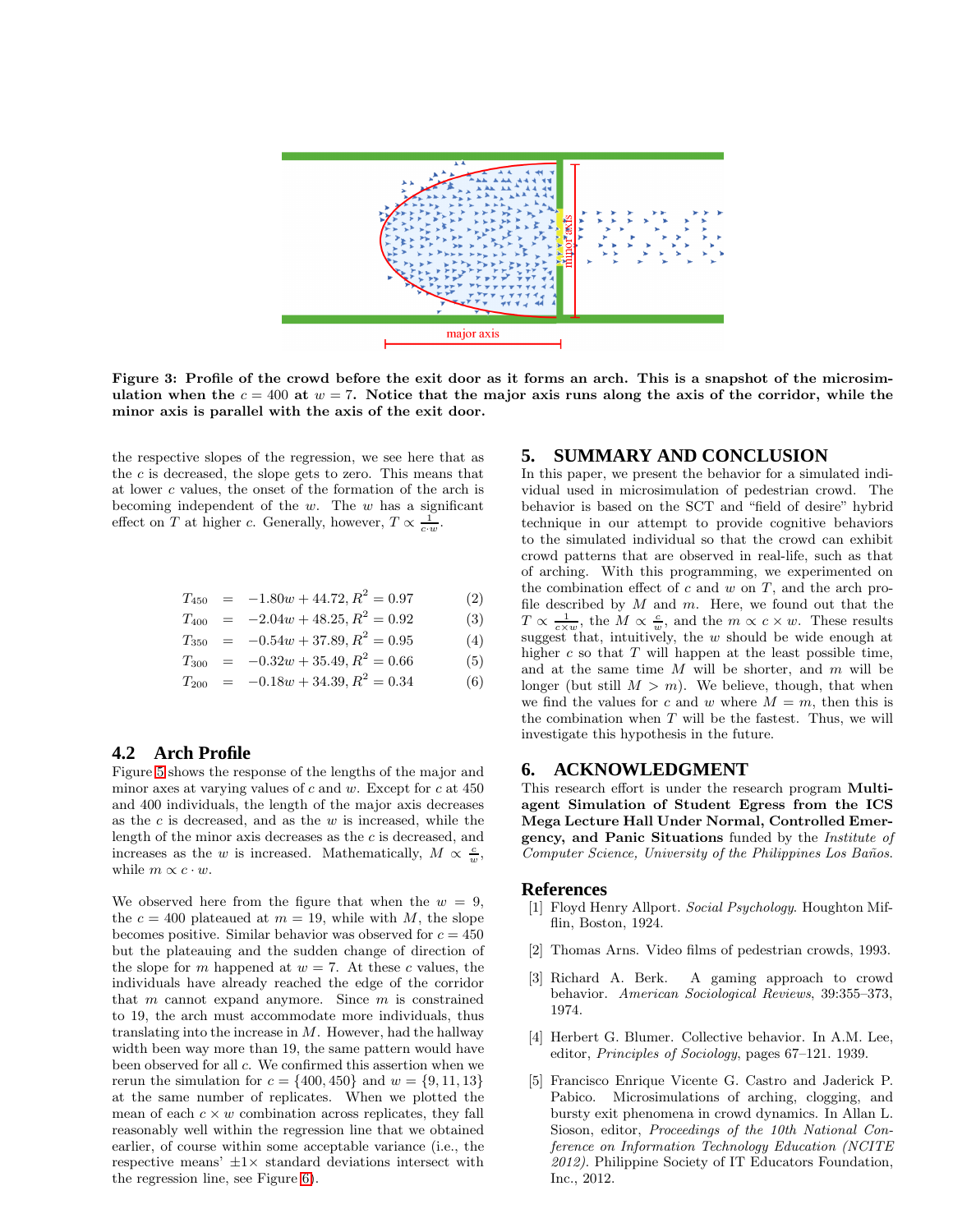

<span id="page-6-0"></span>Figure 4: T as affected by c and w combination: (a)  $c = 450$ ; (b)  $c = 400$ ; (c)  $c = 350$ ; (d)  $c = 300$ ; and (e)  $c = 200$ . The blues squares are means of T at each  $c-w$  combination, averaged across all replicates. The blue lines are the respective regression lines.



<span id="page-6-1"></span>Figure 5: (a) M and (b) m as affected by c and w combination. Colored shapes are means while lines are regression fit at each c. Orange/triangle represents  $c = 450$ , blue/square  $c = 400$ , green/inverted triangle  $c = 350$ , red/triangle pointing right  $c = 300$ , and purple/diamond  $c = 200$ .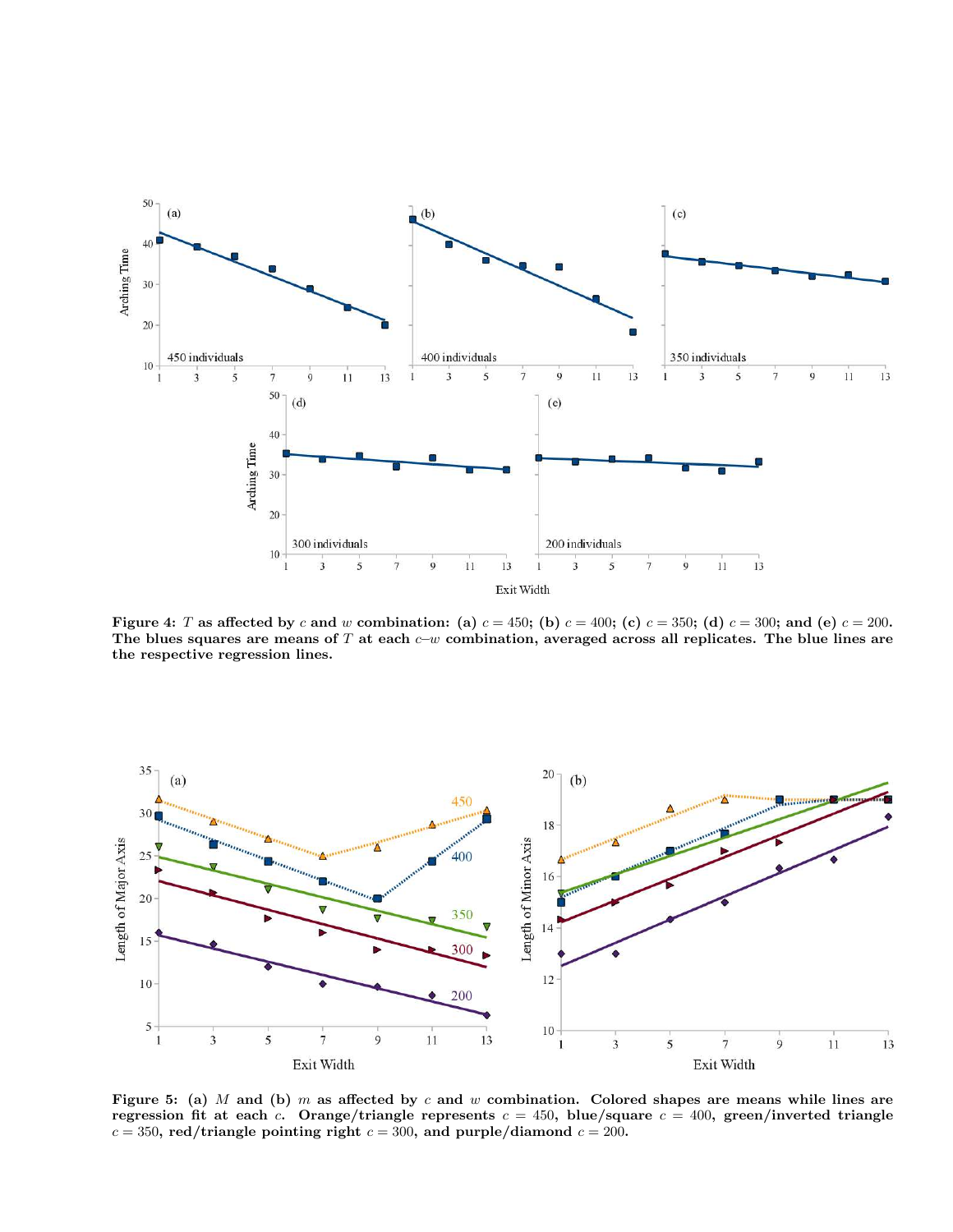

<span id="page-7-19"></span>Figure 6: (a) M and (b) m as affected by c and w combination when  $W = 35$ .

- <span id="page-7-18"></span>[6] Francisco Enrique Vicente G. Castro and Jaderick P. Pabico. Microsimulations of arching, clogging, and bursty exit phenomena in crowd dynamics. Philippine Information Technology Journal, 6(1):11–16, 2013.
- <span id="page-7-16"></span>[7] Joshua M. Epstein. Agent-based computational models and generative social science. Complexity, 4(5):41–60, 1999.
- <span id="page-7-3"></span>[8] Leon Festinger. A theory of social comparison processes. Human Relations, 7:117–140, 1954.
- <span id="page-7-17"></span>[9] Stan Franklin and Art Graesser. Is it an agent, or just a program? A taxonomy for autonomous agents. In Proceedings of the Third International Workshop on Agent Theories, Architectures, and Languages. Springer-Verlag, 1996.
- <span id="page-7-4"></span>[10] Natalie Fridman and Gal A. Kaminka. Modeling pedestrian crowd behavior based on a cognitive model of social comparison theory. Computational and Mathematical Organization Theory, 16:348–372, 2010.
- <span id="page-7-9"></span>[11] Joseph Ganem. A behavioral demonstration of Fermats principle. The Physics Teacher, 36, 1998.
- <span id="page-7-13"></span>[12] Siome Goldenstein, Edward Large, and Dimitris Metaxas. Non-linear dynamical system approach to behavior modeling. The Visual Computer, 15(7):349– 364, 1999.
- <span id="page-7-14"></span>[13] Siome Goldenstein, Menelaos Karavelas, Dimitris Metaxas, Leonidas Guibas, Eric Aaron, and Ambarish Goswami. Scalable nonlinear dynamical systems for agent steering and crowd simulation. Computers and Graphics, 25(6):983–998, 2001.
- <span id="page-7-11"></span>[14] R.Y. Guo and H.J. Huang. A mobile lattice gas model for simulating pedestrian evacuation. Physica A: Statistical Mechanics and its Applications, 387(2–3):580–586, 2008.
- <span id="page-7-1"></span>[15] Dirk Helbing. Safety Management at Large Events: The Problem of Crowd Panic. Institute for Transport and Economics, Dresden University of Technology, 2006.
- <span id="page-7-7"></span>[16] Dirk Helbing and Peter Molnar. Social force model for pedestrian dynamics. Physical Review E: Journal for Research in Statistical, Nonlinear and Soft-matter Physics, 51(5):4282–4286, 1995.
- <span id="page-7-0"></span>[17] Dirk Helbing, Illes J. Farkas, and Tamas Vicsek. Simulating dynamical features of escape panic. Nature, 407 (6803):487–490, 2000.
- <span id="page-7-8"></span>[18] Dirk Helbing, Peter Molnar, Illes J. Farkas, and Kai Bolay. Self-organizing pedestrian movement. Environment and Planning B: Planning and Design, 28:361-383, 2001.
- <span id="page-7-2"></span>[19] Colin M. Henein and Tony White. Agent-based modeling of forces in crowds. In Multi-agent and Multiagent-based Simulation: Lecture Notes in Computer Science, volume 3415, pages 173–184. 2005.
- <span id="page-7-6"></span>[20] Ling Huang, S.C. Wong, Mengping Zhang, Chi-Wang Shu, and William H.K. Lam. Revisiting hughes' dynamic continuum model for pedestrian flow and the development of an efficient solution algorithm. Transportation Research Part B: Methodological, 43(1):127– 141, 2009.
- <span id="page-7-5"></span>[21] Roger L. Hughes. A continuum theory for the flow of pedestrians. Transportation Research Part B: Methodological, 36(6):507–535, 2002.
- <span id="page-7-10"></span>[22] Mubbasir Kapadia, Shawn Singh, Billy Hewlett, and Petros Faloutsos. Egocentric affordance fields in pedestrian steering. In Proceedings of the 2009 Symposium on Interactive 3D Graphics and Games, pages 215–223, 2009.
- <span id="page-7-15"></span>[23] Gustave Le Bon. The Crowd: A Study of the Popular Mind. N.S. Berg, Dunwoody, Georgia, USA, 1968 edition, 1895.
- <span id="page-7-12"></span>[24] Alon Lerner, Eitan Fitusi, Yiorgos Chrysanthou, and Daniel Cohen-Or. Fitting behaviors to pedestrian simulations. In Proceedings of the 2009 ACM SIG-GRAPH/Eurographics Symposium on Computer Animation, pages 199–208, 2009.